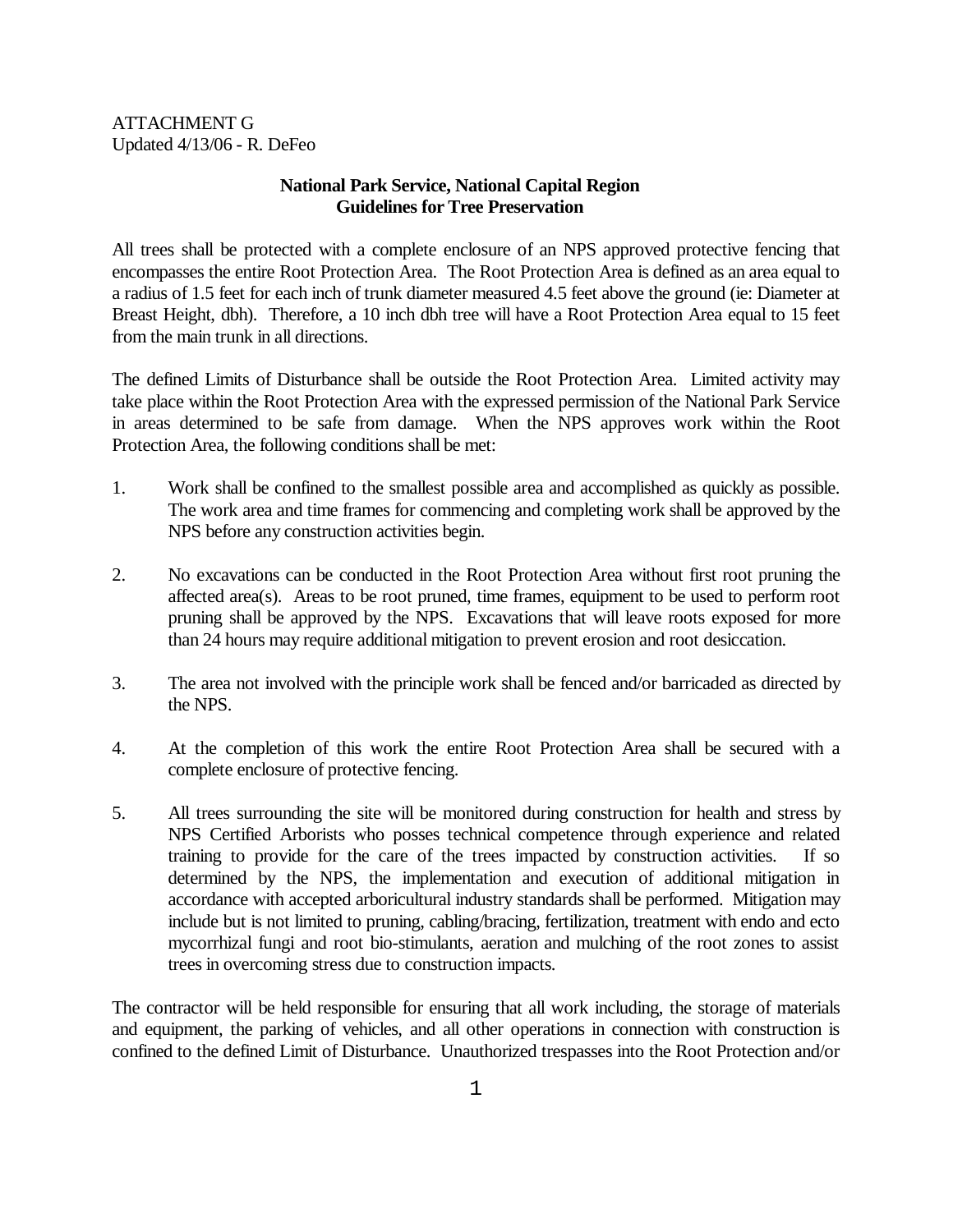cutting or damage to trees will be subject to liquidated damages in accordance with the *Guide for Plant Appraisal* (9<sup>th</sup> edition, 2000) authored by the Council of Tree and Landscape Appraisers and the Mid-Atlantic Tree Species Rating Guide developed by the Mid-Atlantic Chapter of International Society of Arboriculture. The 2000 value is \$42.50 per cross sectional square inch putting a base value for a 32" "specimen" elm at \$34,600.

The following is how these guidelines have been translated into a specification under **SCOPE**.

### WORK AREA:

Contractor shall confine his work, the storage of materials and equipment, the parking of vehicles, and all other operations in connection with this contract to the specified work areas approved by the COR. The Contractor shall not permit heavy equipment or vehicles or the stock piling of heavy materials off hard surface roads without the expressed permission of the COR. Limited activity may take place within the root protection area with the expressed permission of the COR in areas determined to be safe from excessive damage. The root protection area is defined as an area equal to a radius of 1.5 feet for each inch of diameter at breast height (dbh) (ie: a 10 inch dbh tree will have a root protection area equal to 15 feet from the main trunk in all directions). All damage resulting from such operations shall be repaired to its original condition or to the satisfaction of the COR at no additional cost to the Government.

### RESPONSIBILITY REGARDING PLANT MATERIALS

The contractor shall preserve and protect all existing trees, and shrubs, and grass areas on or adjacent to the work area which do not reasonably interfere with work. The contractor shall be responsible for all unauthorized cutting or damage to trees and shrubs, including damage due to careless operation of equipment, stockpiling of materials or tracking of grass and other surfaced areas by equipment. Unauthorized trespasses into the Root Protection and/or cutting or damage to trees will be subject to liquidated damages in accordance with the *Guide for Plant Appraisal* (9<sup>th</sup> edition, 2000) authored by the Council of Tree and Landscape Appraisers and the Mid-Atlantic Tree Species Rating Guide developed by the Mid-Atlantic Chapter of International Society of Arboriculture. The 2001 value is \$42.50 per cross sectional square inch putting a base value for a 32" "specimen" elm at \$34,600.

The following is how these guidelines have translated into a specification under **EXECUTION**.

### **TREE PROTECTION FENCING**

- A. The work to be performed under this section consists of the installation of fencing and/or hardwood mulch to protect trees from construction and/or visitor use activities.
- B. Unless indicated otherwise by the COR, the area to be protected shall be an area equal to a radius of 1.5 feet for each inch of diameter at breast height (dbh). Therefore, a 10 inch dbh tree would require protection 15 feet from the trunk in all directions.